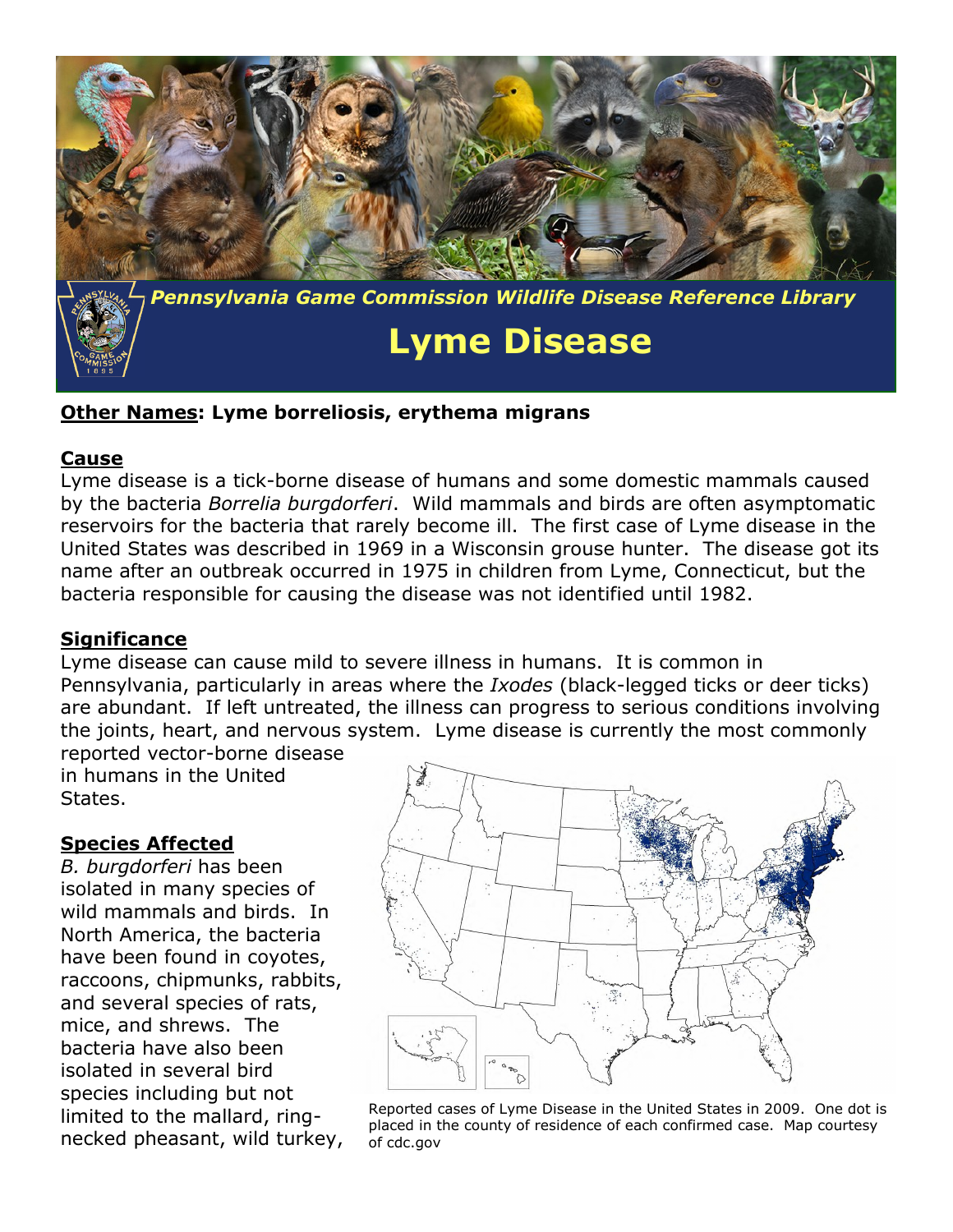house wren, song thrush, American robin, gray catbird, song sparrow, and house sparrow without causing disease. Domestic animals including dogs, cats, cattle, and horses can also become infected. The Lyme disease bacteria can cause a very similar illness in humans.

# **Distribution**

Lyme disease is regularly reported in Japan, China, Western Europe, countries of the former Soviet Union, the United States, southern Canada, and Australia. Cases are occasionally reported in Africa and South America. Most cases occur in the northeast and mid-Atlantic region, but it has been reported in almost every state. In 2009, 95% of reported cases of Lyme disease in the US occurred in the following 12 states: Pennsylvania, New Jersey, New York, Massachusetts, Connecticut, Wisconsin, Maryland, Minnesota, New Hampshire, Delaware, Maine, and Virginia. The incidence of Lyme disease in domestic dogs in Pennsylvania currently varies between 10 and 13%, but no assays of deer mice have been conducted.

# **Transmission**

The black-legged tick (*Ixodes scapularis*), also known as the deer tick, is the most important vector for *B. borgdorferi* in the eastern and Midwestern United States. The western black-legged tick (*Ixodes pacificus*) is the primary vector in the western US. Other tick species and biting insects such as mosquitoes, deer flies, and horse flies can also carry the bacteria, but it is still unclear how well they can transmit the bacteria to new hosts.

The tick life cycle plays an important role in the transmission of this disease. Blacklegged ticks are known as "three-host" ticks because they feed on blood from three different vertebrate hosts at each of the three different stages in their lives. When the larvae hatch in the spring, they do not carry the *B. borgdorferi* bacteria. During the summer, the larvae feed on the blood of mice, squirrels, raccoons, rabbits, and other small vertebrates. The larvae mature into nymphs in the fall and hibernate over the winter. The larval and nymphal ticks can become carriers of the Lyme bacteria by feeding on wildlife reservoir hosts. White-footed mice (*Peromyscus leucopus)* and eastern chipmunks (*Tamias striatus*) are the most important reservoirs for *B. burgdoferi* in the eastern and Midwestern United States. If they acquired the bacteria as larvae, the nymphs can transmit the bacteria to new vertebrate hosts when they feed the following spring or summer. If not, they can acquire the bacteria as nymphs

and infect other species in the fall of that year. The bacteria are typically transmitted to humans by nymphs. In the fall, the nymphs develop into adults that feed on their third and final host. Adults



previously infected Relative size of the different life stages of the black-legged tick. Courtesy of cdc.gov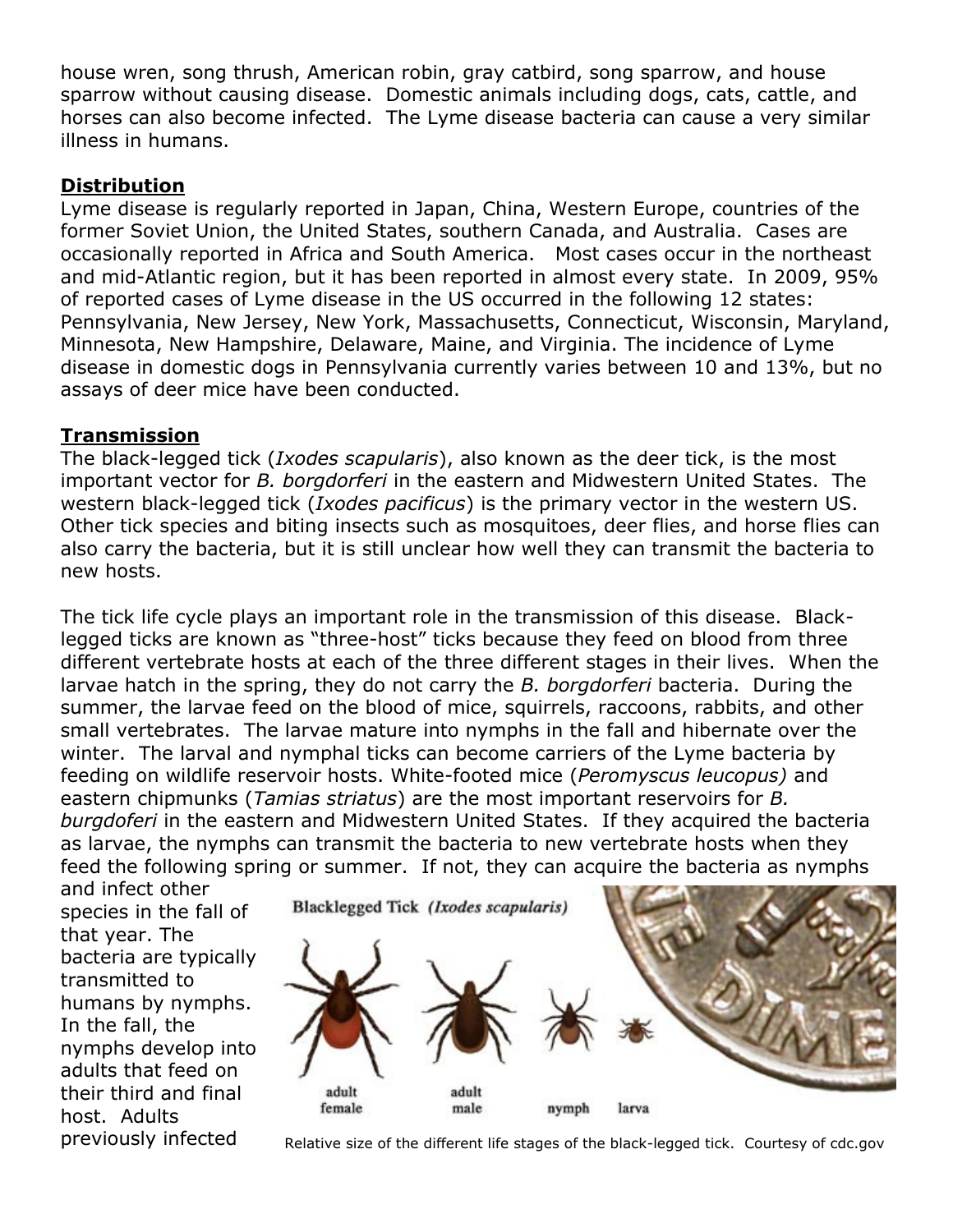as larvae or nymphs can also transmit the bacteria to new hosts, including humans and domestic animals. Adult female black-legged ticks feed preferentially on deer to get energy to lay eggs, but deer do not act as reservoirs for the Lyme bacteria. Females lay eggs the following spring then both male and female adults die, and the cycle continues.

# **Clinical Signs**

Most wild mammals and birds do not seem to show clinical signs of Lyme disease. The one exception to this is the whitefooted mouse. White-footed mice may temporarily exhibit reddening of the ear and neurological signs including trembling, head tilt, circling to one side, loss of coordination, and weakness of the hind limbs.



Black-legged tick life cycle. Courtesy of cdc.gov

Some domestic animals, especially dogs, develop clinical signs including fever, stiffness, lameness, and arthritis. Less commonly, domestic animals may experience kidney, neurologic, eye, and cardiac problems. Humans with Lyme disease often (85% of the time) develop a "bull's eye lesion" (known as erythema migrans) at the location of tick attachment followed by fever, fatigue, and headache.

## **Diagnosis**

Lyme disease is diagnosed using laboratory tests.

# **Treatment**

Humans and domestic animals can be treated successfully with antibiotics, especially when the infection is addressed early. Wildlife species do not develop Lyme disease, so treatment is not considered.

## **Management/Prevention**

People should take certain precautions to reduce the risk of contracting Lyme disease. When spending time outdoors in potential tick habitats, long pants tucked into socks or boots, and insect repellant are recommended. Each day spent in tick habitat should be followed by a thorough "tick check". Ticks found on people or pets should be removed promptly and completely. Veterinarian recommended tick control products should be used on pets that spend time outdoors. Lyme disease vaccines are no longer available for humans, but vaccines are available for pets.